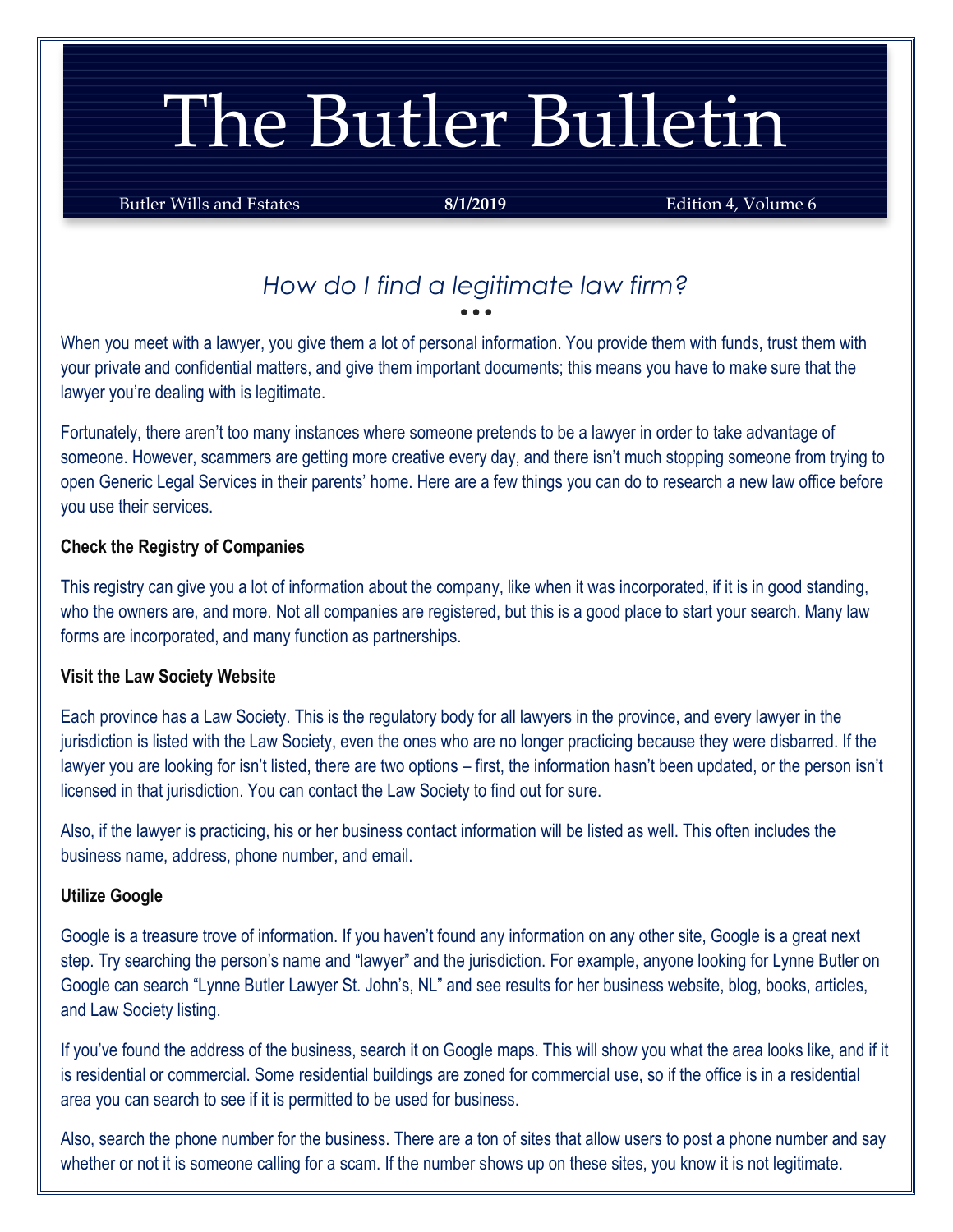Google is also great for reverse image searching. Some scammers use stock images to help pretend that they are a real company. These images tend to be very generic, and aren't very high quality. You can save a screenshot of the image, then drag and drop it into Google's search bar. Any sites associated with the image will appear in the search results.

#### **Check CanLII**

CanLII (Canadian Legal Information Institute) is a site that publishes legal cases, statutes, decisions, and judgements. You can search the site for free to see if the lawyer's name appears anywhere as counsel on any of the cases.

#### **Ask a Lot of Questions**

If you aren't sure whether or not the person is actually a lawyer, ask a lot of questions. These aren't questions about your situation to see if you can get free legal advice or test the lawyer's knowledge of the law; rather, these questions should be about their practice. Some good questions to ask include:

How long have you been practicing law?

Chances are you won't get a specific number, but something along the lines of "about x number of years" is practical.

When did you open/join this firm?

The person should be able to tell you approximately when they started working there. For example, "five years ago" or "2007" are both practical answers.

Are you licensed to practice in this province?

Note that permission to practice law in each province is issued by each provincial Law Society, not by a Canada-wide agency. There is a group called the Canadian Bar Association, which lawyers from any Canadian jurisdiction can join, but this group does not provide lawyers with licenses to practice. It is for resources, continuing education, and networking.

#### When were you called to the bar?

Becoming a lawyer doesn't end with law school. After graduating law school, every individual must attend further education provided by the Law Society. These courses vary from one province to another, but they are mandatory for anyone who wants to practice law. If these courses are successfully completed, and the student has finished one year of articling (like a work term at another firm), he or she may be called to the bar. This is the ceremony that appoints the person as a lawyer. Anyone who says they are a lawyer without having been called to the bar is not legitimate.

If the person says they are an articling student, they are likely partway through their articling year and working under the supervision of a senior lawyer.

At our office we have had all of these questions, and they are reasonable for a prospective customer to ask. You may not get through to the lawyer, but anyone at the firm should be able to either give you the answer or find out for you.

Remember that if you aren't comfortable with someone, do not use their services. No legitimate lawyer will demand that you choose them or that you avoid researching their firm. It isn't rude or insulting to ask these kinds of questions; it's important that you know who you are contacting. Keep in mind that these questions are ok because they aren't personal. Asking about topics such as socio-economic or marital status, religious beliefs, or political affiliations is inappropriate, so limit your questions to business-related topics.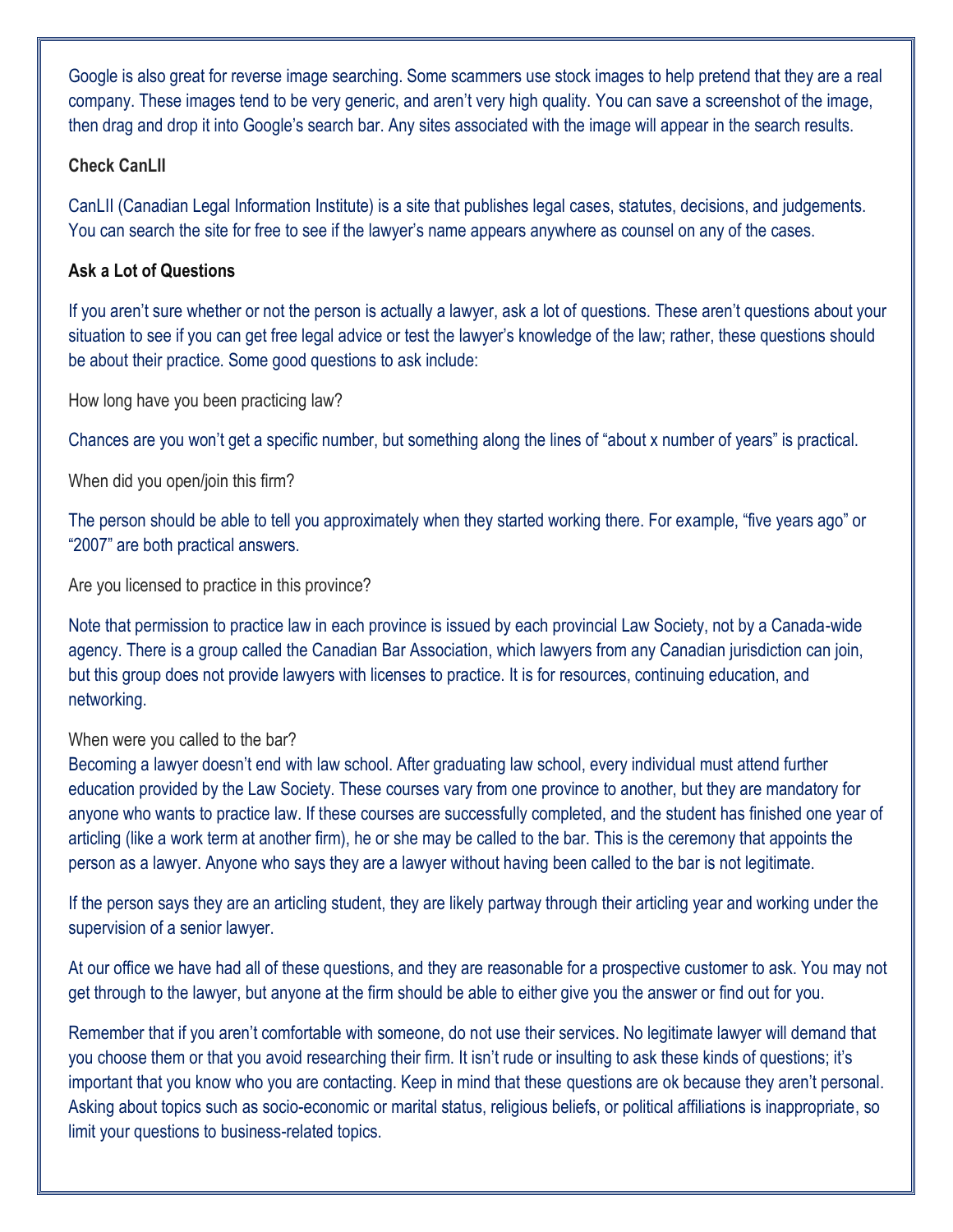## **What goes into calculating an executor's fee?**

In order to determine the appropriate fee, the executor should look first to the will he or she is administering. Anything stated in the will is the maximum amount that the executor may claim, whether that amount is stated as a dollar figure or a percentage. If the executor takes more than the amount allowed by the will, he or she will likely be compelled by the court to repay the funds to the estate.

If the will doesn't say how much is to be paid to the executors, the calculation of the fee must be made according to statute law and case law. There are some guidelines in place but they are not precise, and an executor must take several factors into consideration when determining where he or she lands within those guidelines.

The general guideline for executors is that he or she may claim between 1% and 5% of the gross value of the estate. As mentioned, the executor should try to decide where he or she falls within that range. While it's tempting to claim the highest amount possible in every case, the executor must remember that the claim for compensation must be approved by the beneficiaries first.

The factors that should help determine the appropriate amount of compensation include:

- The value of the estate, keeping in mind that handling larger sums of money carries more personal risk for the executor than does handling small amounts of money;
- Whether the estate itself gave rise to difficult or unusual questions or issues. For example, a poorly worded will might need interpretation by the court;
- The complexity of the estate;
- The amount of time spent;
- How much of the estate work was delegated to others. The most common example of delegation of estate tasks is work done by the estate lawyer to assist the executor. The executor's compensation must be reduced by any fee paid to the lawyer to administer the estate;
- The efficiency (or lack thereof) of the executor.

In addition to this fee, an executor may claim repayment of reasonable out-of-pocket expenses incurred in the administration of the estate.

In many estates, arriving at the right fee is a balancing act. The executor or administrator wants to receive as much pay as he or she is entitled to receive, but the amount claimed often seems very high to the beneficiaries. This is partly because an executor may work on an estate for months or even years, and when all of the fee is claimed at once, it may appear to be a large sum. The beneficiaries are aware that the executor's fee is taken directly from funds that they would otherwise inherit, so they are rightfully vigilant about the amount being charged.

For more information about calculating an executor's fee, order our guide *Calculating Executor's Compensation*, which comes with a sample Statement of Proposed Executor Compensation*.* The guide is \$10 + HST and shipping. Available at [www.butlerwillsandestates.com](http://www.butlerwillsandestates.com/) or by calling us at 709 221 5511.